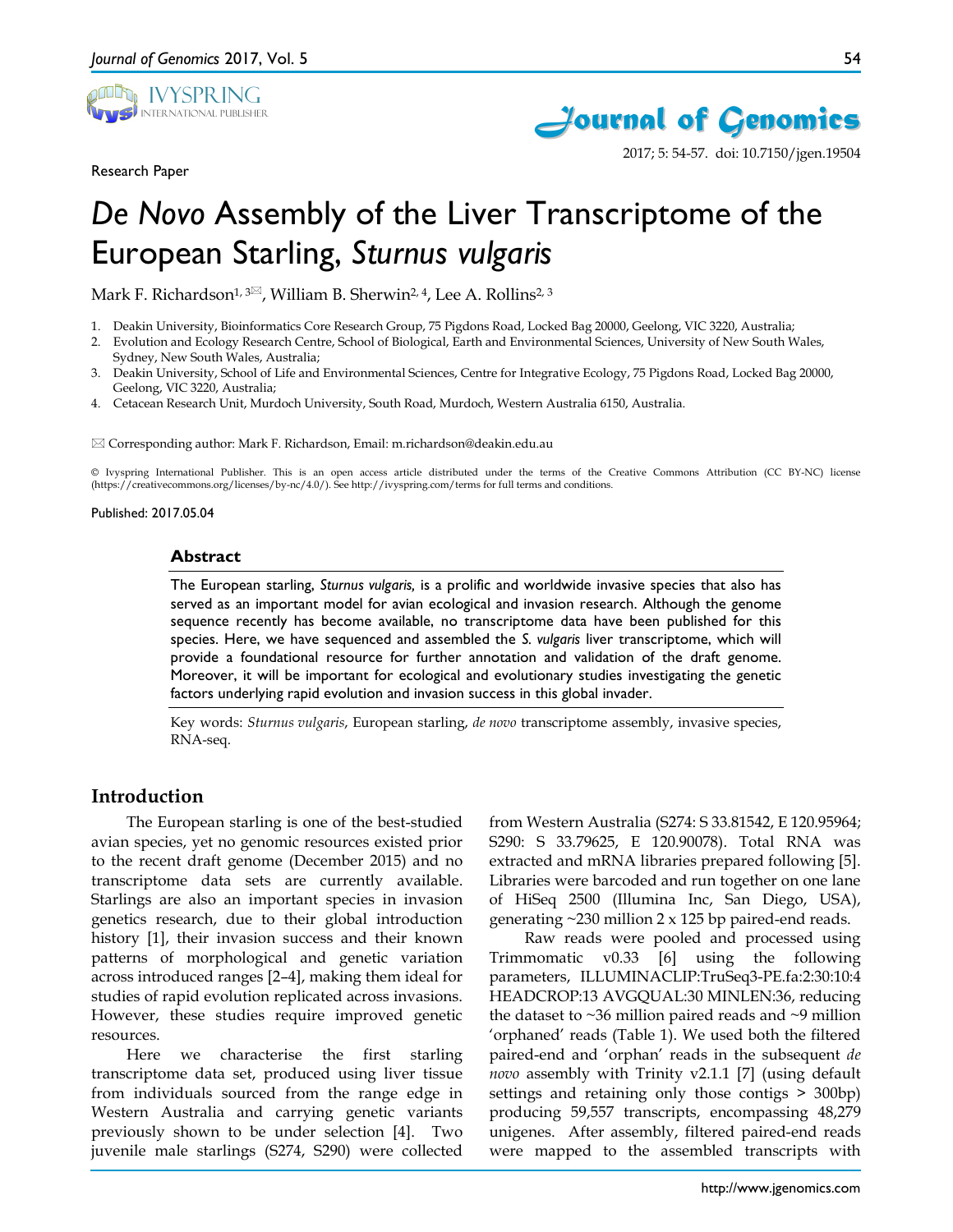Bowtie2 v2.2.4 [8] (82% of reads map back to the *de novo* assembly; 69 % are properly paired), gene expression was estimated using RSEM v1 2.14 [9] (mean transcript expression of 10.7 FPKM) and open reading frames (ORFs) were predicted for all assembled transcripts using Transdecoder (https://github.com/TransDecoder/TransDecoder).

**Table 1.** Transcriptome assembly and annotation statistics compared to other passerine transcriptomes.

|                                                  | S.                             | C.              | Z.                      |
|--------------------------------------------------|--------------------------------|-----------------|-------------------------|
|                                                  | vulgarisª chloris <sup>ь</sup> |                 | albicollis <sup>e</sup> |
| Raw sequencing reads                             | 23040363 nr<br>2               |                 |                         |
| Reads used in assembly                           | 45309889 ~500000 -             | 000             |                         |
| Unfiltered <i>de novo</i> assembly               |                                |                 |                         |
| Number of unigenes                               | 48279                          | nr              |                         |
| Number of transcripts                            | 59557                          | 66072           | 313060                  |
| n50 transcript length (bp)                       | 1765                           | 803             | 3979                    |
| sum transcript length (Mb)                       | 64993660 3939582               | 6               | 334636954               |
| median transcript length (bp)                    | 626                            | 367             | 345                     |
| mean transcript length (bp)                      | 1091                           | 596             | 1069                    |
| GC %                                             | 48.28                          | 46.34           | 45.43                   |
| Filtered de novo assembly                        |                                |                 |                         |
| Number of unigenes                               | 18678                          |                 |                         |
| n50 longest unigene/transcript                   | 2232                           |                 |                         |
| Sum longest unigene/transcript                   | 26825376 -                     |                 |                         |
| Median longest unigene/transcript<br>length (bp) | 979                            |                 |                         |
| Mean longest unigene/transcript<br>length (bp)   | 1436                           |                 |                         |
| Number of transcripts                            | 23945                          |                 |                         |
| n50 transcript length (bp)                       | 2328                           |                 |                         |
| Sum transcript length (Mb)                       | 37637538 -                     |                 |                         |
| Median transcript length (bp)                    | 1178                           |                 |                         |
| Mean transcript length (bp)                      | 1572                           |                 |                         |
| <b>Annotation statistics</b>                     |                                |                 |                         |
| Unfiltered transcriptome                         |                                |                 |                         |
| Transcripts with Blastx match                    | 33041<br>(55%)                 | nr              |                         |
| Transcripts with Blastp match                    | 24715<br>$(41\%)$              | 23,151<br>(35%) |                         |
| Transcripts with GO terms                        | 27576<br>(46%)                 | nr              |                         |
| <b>Filtered transcriptome</b>                    |                                |                 |                         |
| Transcripts with Blastx match                    | 19701<br>(82%)                 |                 |                         |
| Transcripts with Blastp match                    | 17898<br>(75%)                 |                 |                         |
| Transcripts with GO terms                        | 17462<br>(73%)                 |                 |                         |

aThis study; bdata from Meitern *et al*. (2014); cdata calculated from NCBI GBBC00000000.1; nr, not reported; percentage in parentheses

Transvestigator v0.1 [10] was used to filter and prepare the raw transcriptome assembly for NCBI Transcriptome Shotgun Assembly (TSA). Briefly, we filtered poorly supported and lowly expressed transcripts if they had a transcript per million (TPM) value < 0.5 (7,873 transcripts) and an isoform expression level less than 5% of the parent unigenes expression (7,708 transcripts). Additionally, only those transcripts passing the above filter and containing a predicted ORF were kept (18,103 transcripts removed). Assembled sequences were queried against the UniVec database (Accessed January 2017) and any sequences with a strong match were removed (1/1,000,000 chance of a random match for queries of 350 Kb, terminal match score  $\geq$  24, internal match score  $\geq$  30). Lastly, preparation for TSA submission included ensuring there was only one ORF per transcript, the ORF was on the positive strand and contained within transcript coordinates, and that start and stop codons were properly created. The final filtered transcriptome contains 23,945 protein-coding transcripts from 18,678 'unigenes' (accessible via the NCBI TSA accession: GFDQ00000000). Overall, the filtering resulted in the removal of 1,545 transcripts that may have contained some protein-coding potential. As non-coding RNAs have key biological roles (rRNA, tRNA etc), may be significant in terms of adaptive processes and are useful for genome annotation we also provide the unfiltered transcripts (includes those not passing ORF filters, but meeting support and expression thresholds and those with ORFs not meeting expression thresholds) in the associated data repository [13]. Functional annotation was conducted utilising the Trinotate pipeline (http://trinotate.sourceforge.net) – these are also provided in the associated repository.

To assess the relative quality and completeness of the assembly, we compared core assembly statistics and evaluated completeness using the BUSCO (benchmarking universal single-copy orthologs) vertebrate gene set [11] to two recent passerine transcriptomes available in the NCBI TSA that also used the Trinity assembler: *Carduelis chloris*, GBCG00000000.1 [12] and *Zonotrichia albicollis*, GBBC00000000.1 (Table 1, 2). Our assembly compares favorably in terms of core statistics (Table 1). Similarly, BUSCO assessment also reveals comparable completeness (*S. vulgaris*, 50% complete; *C. chloris*, 30% complete; *Z. albicollis*, 62% complete; Table 2) even with a much smaller number of transcripts assembled.

The recent *S. vulgaris* draft genome assembly (NCBI Bioproject: PRJNA304638) includes a predicted transcriptome produced by the NCBI Eukaryotic Genome Annotation Pipeline. We compared the final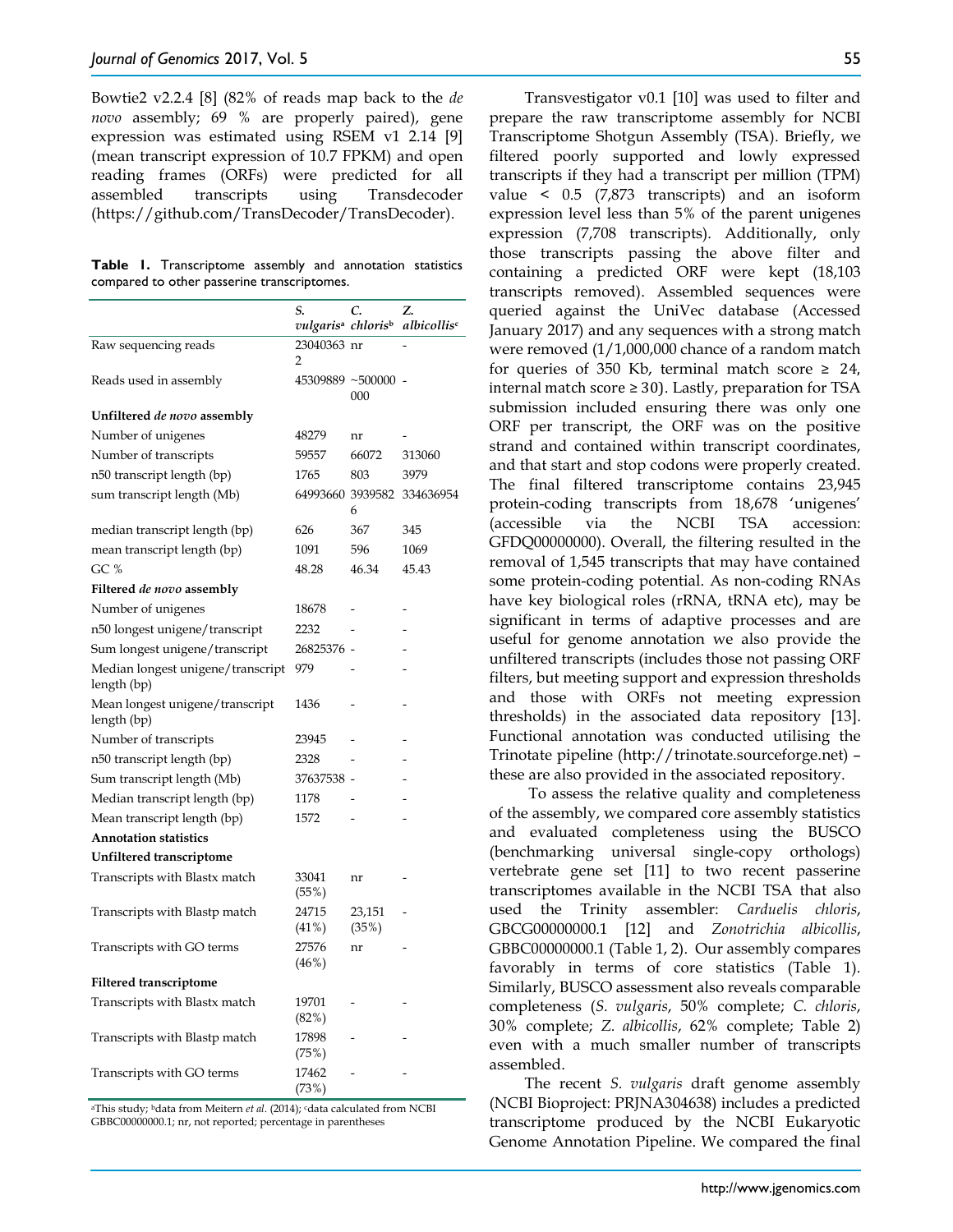*de novo* assembled liver transcriptome set (valid ORF and evidence of expression) to the draft genome and predicted transcriptome to aid characterization of gene features and validate gene models through both a standard and reciprocal best-hit BLAST approach and mapping of our mRNA reads to the genome. As our transcriptome assembly is based on a single tissue we only expect a partial representation of the predicted genes to be confirmed. The standard BLASTn approached revealed 23,557 (98.4 %) of our final transcripts had a significant match (e-value  $\leq 10$ <br>-<sup>5</sup>) to the genome, with 20,768 (86.7 %) having a significant match to the predicted transcriptome. The reciprocal best-hit approach reduced the number of significant matches to the predicted transcriptome to 10,265 (42.9%), which may in part be due to predicted protein coding genes mapping to multiple isoforms present in our transcriptome assembly. While 11.7% (2,790) of our final transcripts did not produce a significant match to the predicted transcriptome they did produce a significant match to the draft genome assembly – underlying the importance of including RNA-Seq data in the annotation process. We used bbmap v35, (https://sourceforge.net/projects/ bbmap/) with default settings to map the mRNA reads used to construct the *de novo* assembly to both the draft genome and predicted transcriptome, with 84.2% and 69.1% of reads mapping respectively. The higher percentage of reads mapping to the genome indicates there may be missed features in the predicted transcriptome. Additionally, standard BLASTn of the unfiltered *de novo* assembly to the genome revealed that 58,192 (97.8%) transcripts had a significant match, whereas only 38,021 (63.8%) had a significant match to the predicted transcriptome. This gives further support to the previous conclusion of missing features in the predicted transcriptome and suggests that our filtering (only keeping transcripts with a valid ORF and evidence of expression) may have removed some true transcripts (potential ncRNAs) that are encoded in both the genome and predicted transcriptome. Consequently, we have included these transcripts in the associated public repository [13].

**Table 2.** BUSCO evaluations of completeness against the vertebrate gene set compared to other passerine transcriptomes.

| S. vulgaris | C. chloris | Z. albicollis |
|-------------|------------|---------------|
| 1523 (50%)  | 904 (30%)  | 1860 (62%)    |
| 1409 (47%)  | 900 (30%)  | 1563 (52%)    |
| 114 (4%)    |            | 297 (10%)     |
| 346 (11%)   | 361 (12%)  | 249 (8%)      |
| 1154 (38%)  | 1758 (58%) | 914 (30%)     |
|             |            | $4(-0\%)$     |

This resource will be useful for the validation of gene models predicted in the recent draft genome assembly and for future research into the physiology and ecology of this and other closely related species. In particular, these data will enable a greater understanding of the genetic factors underlying rapid evolution and invasion success in this global invader.

# **Availability of supporting data**

The datasets supporting the results presented here are available at http://dro.deakin.edu.au/ view/DU:30091025 and doi: 10.4225/16/ 5893999965ac2 [13]. All raw sequencing data used in this study is available in the NCBI SRA and associated with the BioProject accession, PRJNA335913. The final transcriptome assembly has been deposited at DDBJ/EMBL/GenBank under the accession GFDQ00000000. The version described in this paper is the first version, GFDQ01000000.

## **Acknowledgements**

We thank Peri Bolton for use of the starling image in our graphical abstract. This work was supported by funding from the Centre for Integrative Ecology at Deakin University, an ARC DECRA Fellowship to LAR and an ARC Linkage Project (0455776) to WBS. We thank Dan Selechnik for conducting RNA extractions for this study.

## **Competing Interests**

The authors have declared that no competing interest exists.

### **References**

- 1. Rollins LA, Woolnough AP, Sherwin WB: Population genetic tools for pest management: a review. Wildl Res 2006, 33:251–261.
- 2. Berthouly-Salazar C, Hui C, Blackburn TM, Gaboriaud C, van Rensburg BJ, van Vuuren BJ, Le Roux JJ: Long-distance dispersal maximizes evolutionary potential during rapid geographic range expansion. Mol Ecol 2013, 22:5793–804.
- 3. Cardilini APA, Buchanan KL, Sherman CDH, Cassey P, Symonds MRE: Tests of ecogeographical relationships in a non-native species: what rules avian morphology? Oecologia 2016, 181:783–793.
- 4. Rollins LA, Woolnough AP, Fanson BG, Cummins ML, Crowley TM, Wilton AN, Sinclair R, Butler A, Sherwin WB: Selection on Mitochondrial Variants Occurs between and within Individuals in an Expanding Invasion. Mol Biol Evol 2016, 33:995–1007.
- 5. Rollins LA, Richardson MF, Shine R: A genetic perspective on rapid evolution in cane toads (Rhinella marina). Mol Ecol 2015, 24:2264-2276.
- 6. Bolger AM, Lohse M, Usadel B: Trimmomatic: a flexible trimmer for Illumina sequence data. Bioinformatics 2014, 30:2114–20.
- 7. Grabherr MG, Haas BJ, Yassour M, Levin JZ, Thompson DA, Amit I, Adiconis X, Fan L, Raychowdhury R, Zeng Q, Chen Z, Mauceli E, Hacohen N, Gnirke A, Rhind N, di Palma F, Birren BW, Nusbaum C, Lindblad-Toh K, Friedman N, Regev A: Full-length transcriptome assembly from RNA-Seq data without a reference genome. Nat Biotechnol 2011, 29:644–52.
- 8. Langmead B, Salzberg SL: Fast gapped-read alignment with Bowtie 2. Nat Methods 2012, 9:357–9.
- Li B, Dewey CN: RSEM: accurate transcript quantification from RNA-Seq data with or without a reference genome. BMC Bioinformatics 2011, 12:323.
- 10. DeRego T, Hall B, Tate R, Geib S: Transvestigator early release. ZENODO 2014, doi:10.5281/zenodo.10471